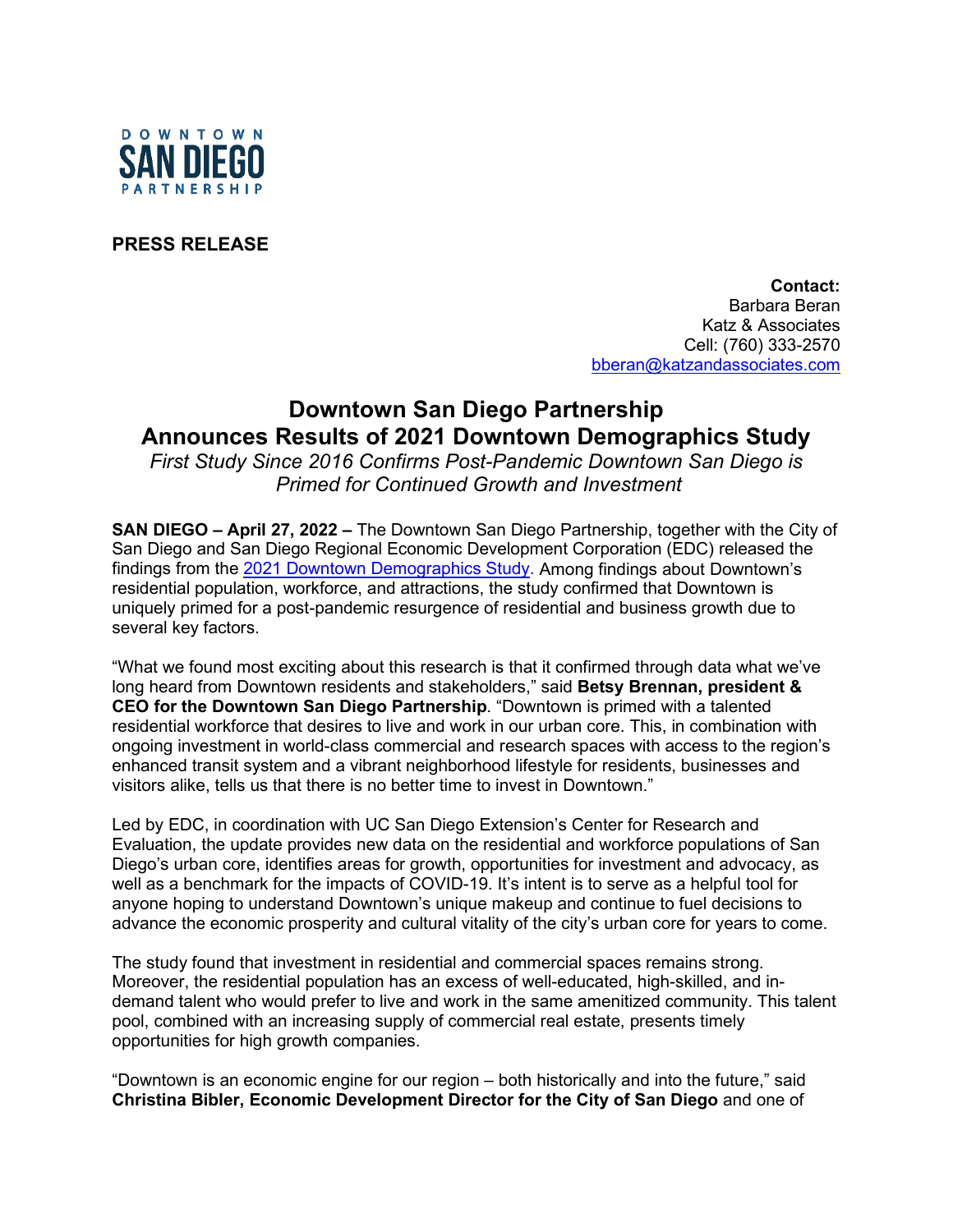several study funders. "The City of San Diego is driven by data to inform policy and city initiatives and this data demonstrates that the urban core is uniquely well-positioned for postpandemic investment. In fact, it is already underway. A thriving Downtown can serve as a catalyst for the entire city and ensure a San Diego for all of us."

The pandemic had noticeable impacts in urban metros across the nation, and San Diego was no exception. Job losses in the hospitality and tourism industries during 2020 erased the gains of the previous four years as this legacy industry cluster proved more vulnerable to the unique challenges of COVID-19. Not only has this study provided a moment in time from which to track this industry's recovery as business travel continues to return and tourism continues to be a pillar of the Downtown market, but it also demonstrates that industry diversification will help San Diego's urban center be more resilient in the years to come.

"While San Diego's innovation economy continues to drive the region's recovery from the COVID-19-spurred economic downturn, we must ensure the building blocks of this recovering economy—quality jobs, skilled talent and thriving households—are accessible to more people," said **Mark Cafferty, president and CEO of EDC**. "The data confirms that the pillars to build a more resilient economy through continued investment into Downtown by new, growing and diversified industries are in place and ready. More than ever, smart inclusive development means inclusive economic development."

Prioritizing diversity in Downtown industries is just one critical component to ensure Downtown's resilience into the future. With over 37,000 residents who value the walkability, proximity to regional transit and arts and cultural opportunities of the urban community, Downtown continues to be a highly desirable location to live and work.

Yet like all of San Diego, the study indicated Downtown must continue to create opportunities for housing across incomes while continuing to lead by example in the concentration of affordable housing. In fact, according to the City's [2021 Annual Housing Report,](https://www.sandiego.gov/sites/default/files/2021_housing_inventory_report.pdf) the development of affordable housing continues to outpace the rest of the city – with Downtown seeing more than four times as many affordable housing units under construction in the last decade (2,417) than the second-highest community plan (Mission Valley at 547).

"What is clear, and most encouraging from this recent study, is that Downtown has proven resilient and continues to lead the way in affordable housing production - but there is more to do," said **Councilmember Stephen Whitburn**, whose district includes Downtown. "In the face of rising housing costs across the region, Downtown has an opportunity to continue to offer a blend of housing options for residents that is unmatched in other communities. Thoughtful residential investment, alongside diversification of industry within the Downtown core, can help to build a community which better reflects the city as a whole."

The Downtown Partnership first commissioned a demographic study in 2016, then a new tool for the organization's advocacy efforts and the Downtown community. Providing an in-depth look at San Diego's urban core and capturing a moment in time of the market's recovery following the pandemic, the 2021 study was funded by the City of San Diego's Economic Development Department, DSDP Clean & Safe Commercial Enhancement Program, Stockdale Capital Partners, and Urban Strategies Group.

For more information, please visit the Downtown San Diego Partnership's website: [https://downtownsandiego.org/downtown-demographics-study/.](https://downtownsandiego.org/downtown-demographics-study/)